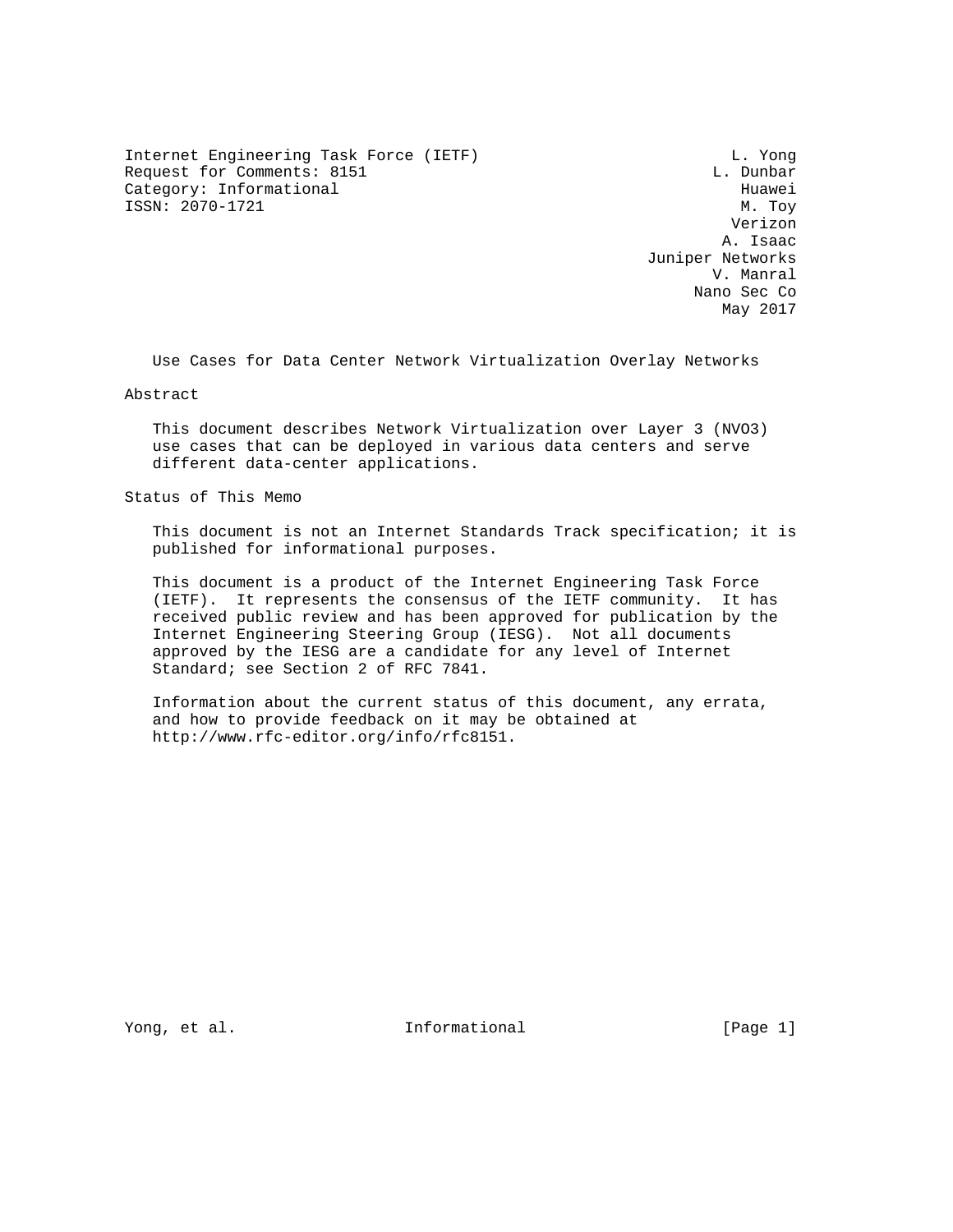# Copyright Notice

 Copyright (c) 2017 IETF Trust and the persons identified as the document authors. All rights reserved.

 This document is subject to BCP 78 and the IETF Trust's Legal Provisions Relating to IETF Documents

 (http://trustee.ietf.org/license-info) in effect on the date of publication of this document. Please review these documents carefully, as they describe your rights and restrictions with respect to this document. Code Components extracted from this document must include Simplified BSD License text as described in Section 4.e of the Trust Legal Provisions and are provided without warranty as described in the Simplified BSD License.

Table of Contents

|   | 2. DC with a Large Number of Virtual Networks                     |
|---|-------------------------------------------------------------------|
|   | 3. DC NVO3 Virtual Network and External Network Interconnection 6 |
|   | 3.1. DC NVO3 Virtual Network Access via the Internet 7            |
|   | 3.2. DC NVO3 Virtual Network and SP WAN VPN Interconnection 8     |
|   |                                                                   |
|   |                                                                   |
|   | 4.2. DC Applications Spanning Multiple Physical Zones 10          |
|   |                                                                   |
|   |                                                                   |
|   |                                                                   |
|   |                                                                   |
| 8 |                                                                   |
|   |                                                                   |
|   |                                                                   |
|   |                                                                   |

Yong, et al. Subsetted and the informational contractions in the left of  $[Page 2]$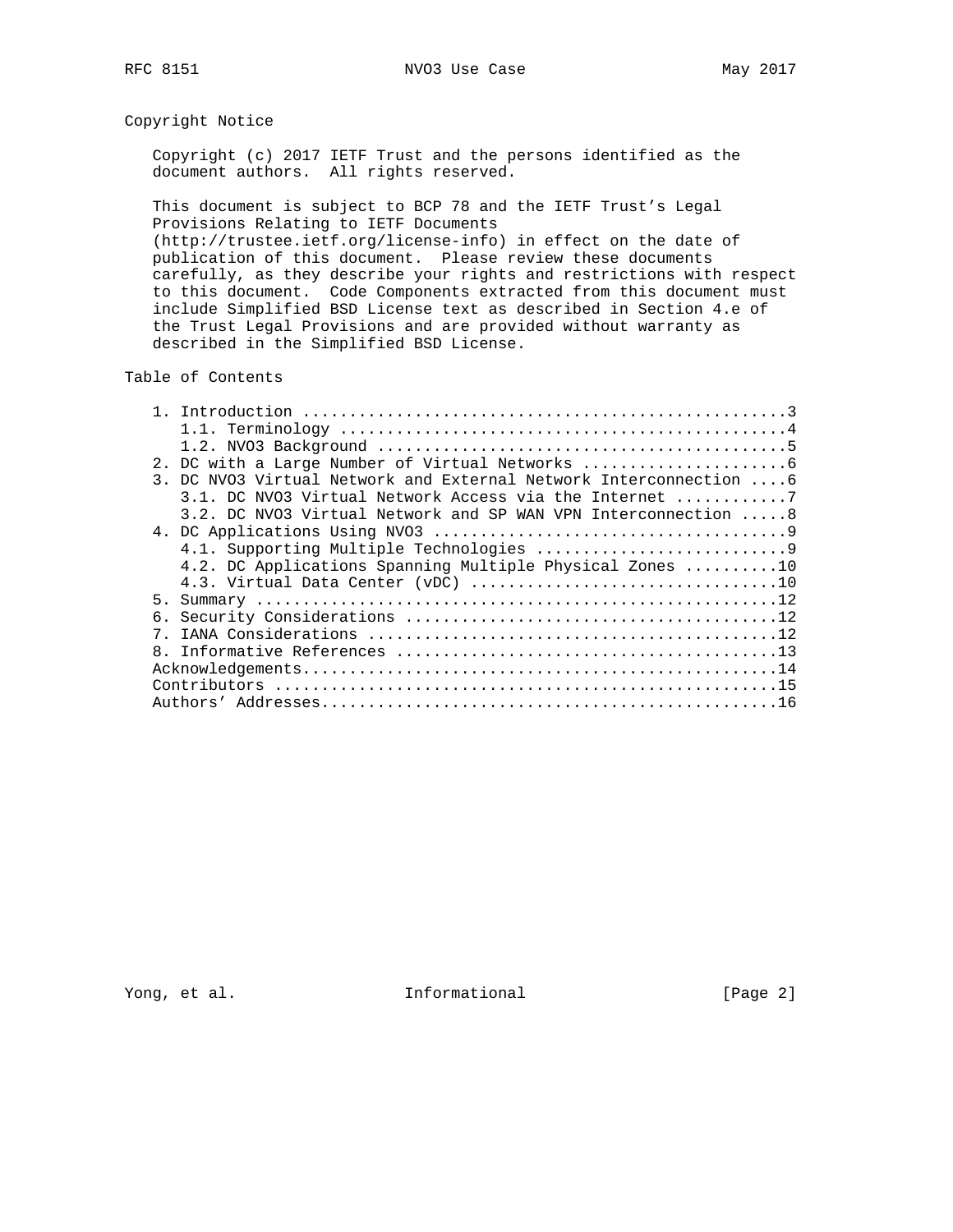1. Introduction

 Server virtualization has changed the Information Technology (IT) industry in terms of the efficiency, cost, and speed of providing new applications and/or services such as cloud applications. However, traditional data center (DC) networks have limits in supporting cloud applications and multi-tenant networks [RFC7364]. The goal of data center Network Virtualization over Layer 3 (NVO3) networks is to decouple the communication among tenant systems from DC physical infrastructure networks and to allow one physical network infrastructure to:

- o carry many NVO3 virtual networks and isolate the traffic of different NVO3 virtual networks on a physical network.
- o provide independent address space in individual NVO3 virtual network such as Media Access Control (MAC) and IP.
- o Support flexible Virtual Machines (VMs) and/or workload placement including the ability to move them from one server to another without requiring VM address changes and physical infrastructure network configuration changes, and the ability to perform a "hot move" with no disruption to the live application running on those VMs.

 These characteristics of NVO3 virtual networks (VNs) help address the issues that cloud applications face in data centers [RFC7364].

 Hosts in one NVO3 VN may communicate with hosts in another NVO3 VN that is carried by the same physical network, or different physical network, via a gateway. The use-case examples for the latter are as follows:

- 1) DCs that migrate toward an NVO3 solution will be done in steps, where a portion of tenant systems in a VN are on virtualized servers while others exist on a LAN.
- 2) many DC applications serve Internet users who are on different physical networks;
- 3) some applications are CPU bound, such as Big Data analytics, and may not run on virtualized resources.

The inter-VN policies are usually enforced by the gateway.

 This document describes general NVO3 VN use cases that apply to various data centers. The use cases described here represent the DC provider's interests and vision for their cloud services. The

Yong, et al. The Informational The Informational [Page 3]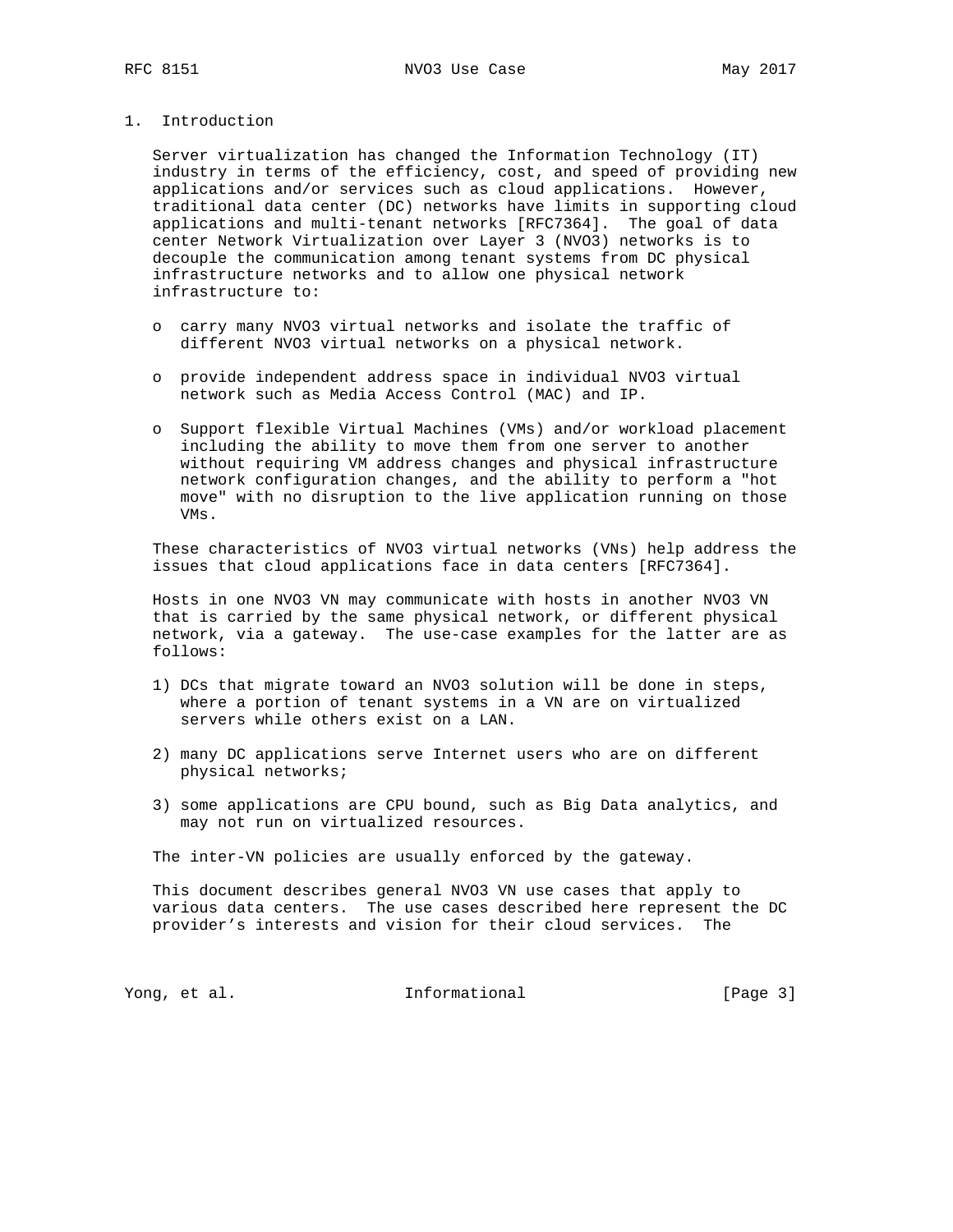document groups the use cases into three categories from simple to sophisticated in terms of implementation. However, the implementation details of these use cases are outside the scope of this document. These three categories are described below:

- o Basic NVO3 VNs (Section 2). All Tenant Systems (TSs) in the network are located within the same DC. The individual networks can be either Layer 2 (L2) or Layer 3 (L3). The number of NVO3 VNs in a DC is much larger than the number that traditional VLAN based virtual networks [IEEE802.1Q] can support.
- o A virtual network that spans across multiple DCs and/or to customer premises where NVO3 virtual networks are constructed and interconnect other virtual or physical networks outside the DC. An enterprise customer may use a traditional carrier-grade VPN or an IPsec tunnel over the Internet to communicate with its systems in the DC. This is described in Section 3.
- o DC applications or services require an advanced network that contains several NVO3 virtual networks that are interconnected by gateways. Three scenarios are described in Section 4: (1) supporting multiple technologies;
	-
	- (2) constructing several virtual networks as a tenant network; and
	- (3) applying NVO3 to a virtual Data Center (vDC).

 The document uses the architecture reference model defined in [RFC7365] to describe the use cases.

1.1. Terminology

 This document uses the terminology defined in [RFC7365] and [RFC4364]. Some additional terms used in the document are listed here.

ASBR: Autonomous System Border Router.

DC: Data Center.

- DMZ: Demilitarized Zone. A computer or small subnetwork between a more-trusted internal network, such as a corporate private LAN, and an untrusted or less-trusted external network, such as the public Internet.
- DNS: Domain Name Service [RFC1035].

Yong, et al. 10. Informational 1. [Page 4]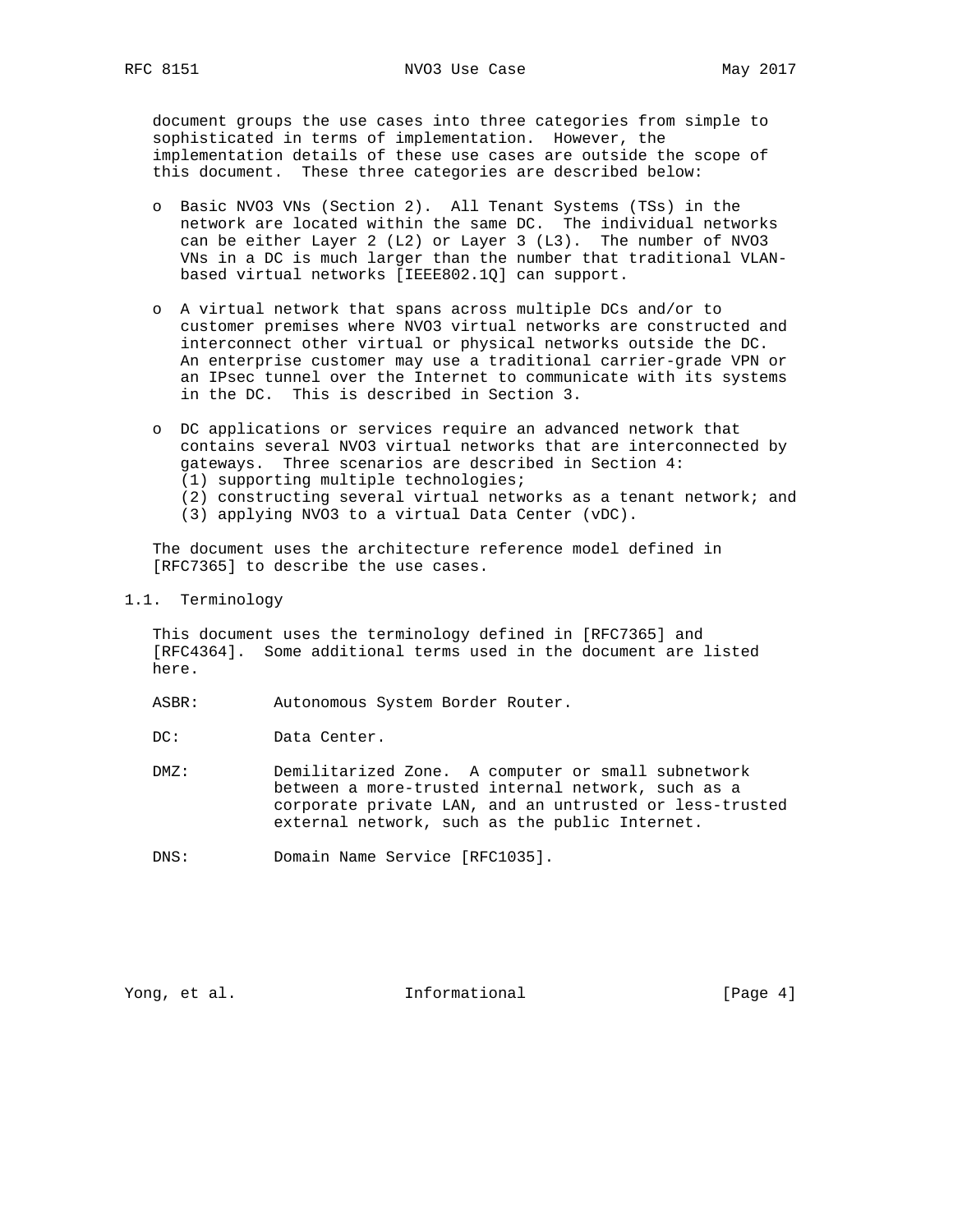- DC Operator: An entity that is responsible for constructing and managing all resources in DCs, including, but not limited to, computing, storage, networking, etc.
- DC Provider: An entity that uses its DC infrastructure to offer services to its customers.
- NAT: Network Address Translation [RFC3022].
- vGW: virtual GateWay. A gateway component used for an NVO3 virtual network to interconnect with another virtual/physical network.
- NVO3: Network Virtualization over Layer 3. A virtual network that is implemented based on the NVO3 architecture.
- PE: Provider Edge.
- SP: Service Provider.
- TS: A Tenant System, which can be instantiated on a physical server or virtual machine (VM).
- VRF-LITE: Virtual Routing and Forwarding LITE [VRF-LITE].
- VN: Virtual Network
- VoIP: Voice over IP
- WAN VPN: Wide Area Network Virtual Private Network [RFC4364] [RFC7432].
- 1.2. NVO3 Background

 An NVO3 virtual network is in a DC that is implemented based on the NVO3 architecture [RFC8014]. This architecture is often referred to as an overlay architecture. The traffic carried by an NVO3 virtual network is encapsulated at a Network Virtualization Edge (NVE) [RFC8014] and carried by a tunnel to another NVE where the traffic is decapsulated and sent to a destination Tenant System (TS). The NVO3 architecture decouples NVO3 virtual networks from the DC physical network configuration. The architecture uses common tunnels to carry NVO3 traffic that belongs to multiple NVO3 virtual networks.

 An NVO3 virtual network may be an L2 or L3 domain. The network provides switching (L2) or routing (L3) capability to support host (i.e., TS) communications. An NVO3 virtual network may be required to carry unicast traffic and/or multicast or broadcast/unknown-

Yong, et al. The Informational The Informational (Page 5)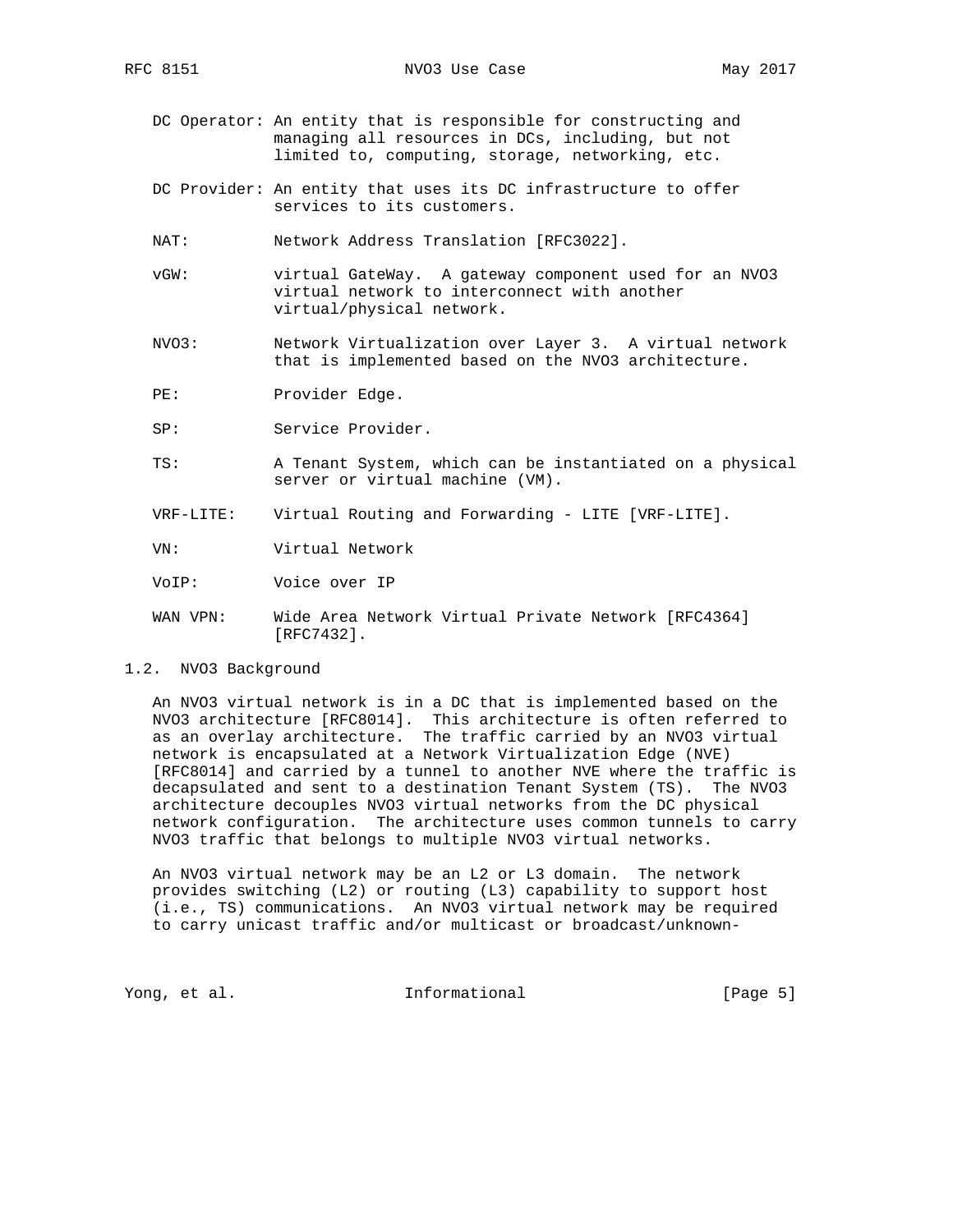unicast (for L2 only) traffic to/from TSs. There are several ways to transport NVO3 virtual network Broadcast, Unknown Unicast, and Multicast (BUM) traffic [NVO3MCAST].

 An NVO3 virtual network provides communications among TSs in a DC. A TS can be a physical server/device or a VM on a server end-device [RFC7365].

2. DC with a Large Number of Virtual Networks

 A DC provider often uses NVO3 virtual networks for internal applications where each application runs on many VMs or physical servers and the provider requires applications to be segregated from each other. A DC may run a larger number of NVO3 virtual networks to support many applications concurrently, where a traditional VLAN solution based on IEEE 802.1Q is limited to 4094 VLANs.

 Applications running on VMs may require a different quantity of computing resources, which may result in a computing-resource shortage on some servers and other servers being nearly idle. A shortage of computing resources may impact application performance. DC operators desire VM or workload movement for resource-usage optimization. VM dynamic placement and mobility results in frequent changes of the binding between a TS and an NVE. The TS reachability update mechanisms should take significantly less time than the typical retransmission Timeout window of a reliable transport protocol such as TCP and Stream Control Transmission Protocol (SCTP), so that endpoints' transport connections won't be impacted by a TS becoming bound to a different NVE. The capability of supporting many TSs in a virtual network and many virtual networks in a DC is critical for an NVO3 solution.

 When NVO3 virtual networks segregate VMs belonging to different applications, DC operators can independently assign MAC and/or IP address space to each virtual network. This addressing is more flexible than requiring all hosts in all NVO3 virtual networks to share one address space. In contrast, typical use of IEEE 802.1Q VLANs requires a single common MAC address space.

3. DC NVO3 Virtual Network and External Network Interconnection

 Many customers (enterprises or individuals) who utilize a DC provider's compute and storage resources to run their applications need to access their systems hosted in a DC through Internet or Service Providers' Wide Area Networks (WAN). A DC provider can construct a NVO3 virtual network that provides connectivity to all the resources designated for a customer, and it allows the customer

Yong, et al. Source and Informational Theorem is a set of  $[Page 6]$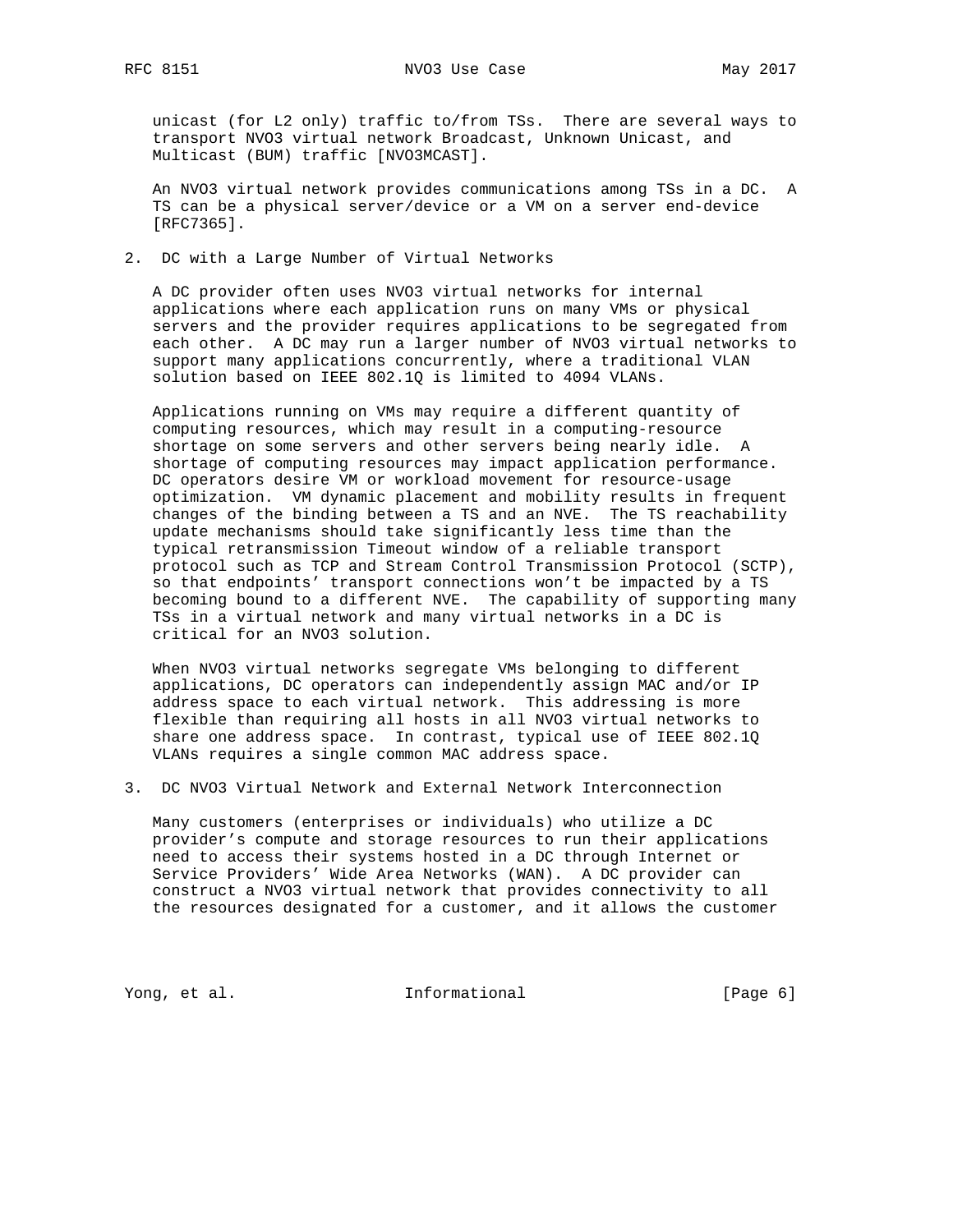to access the resources via a virtual GateWay (vGW). WAN connectivity to the vGW can be provided by VPN technologies such as IPsec VPNs [RFC4301] and BGP/MPLS IP VPNs [RFC4364].

 If a virtual network spans multiple DC sites, one design using NVO3 is to allow the network to seamlessly span the sites without DC gateway routers' termination. In this case, the tunnel between a pair of NVEs can be carried within other intermediate tunnels over the Internet or other WANs, or an intra-DC tunnel and inter-DC tunnel(s) can be stitched together to form an end-to-end tunnel between the pair of NVEs that are in different DC sites. Both cases will form one NVO3 virtual network across multiple DC sites.

Two use cases are described in the following sections.

3.1. DC NVO3 Virtual Network Access via the Internet

 A customer can connect to an NVO3 virtual network via the Internet in a secure way. Figure 1 illustrates an example of this case. The NVO3 virtual network has an instance at NVE1 and NVE2, and the two NVEs are connected via an IP tunnel in the DC. A set of TSs are attached to NVE1 on a server. NVE2 resides on a DC Gateway device. NVE2 terminates the tunnel and uses the VN Identifier (VNID) on the packet to pass the packet to the corresponding vGW entity on the DC GW (the vGW is the default gateway for the virtual network). A customer can access their systems, i.e., TS1 or TSn, in the DC via the Internet by using an IPsec tunnel [RFC4301]. The IPsec tunnel is configured between the vGW and the customer gateway at the customer site. Either a static route or Internal Border Gateway Protocol (IBGP) may be used for prefix advertisement. The vGW provides IPsec functionality such as authentication scheme and encryption; IBGP traffic is carried within the IPsec tunnel. Some vGW features are listed below:

- o The vGW maintains the TS/NVE mappings and advertises the TS prefix to the customer via static route or IBGP.
- o Some vGW functions such as the firewall and load-balancer (LB) can be performed by locally attached network appliance devices.
- o If the NVO3 virtual network uses different address space than external users, then the vGW needs to provide the NAT function.
- o More than one IPsec tunnel can be configured for redundancy.

Yong, et al. The Informational The Informational [Page 7]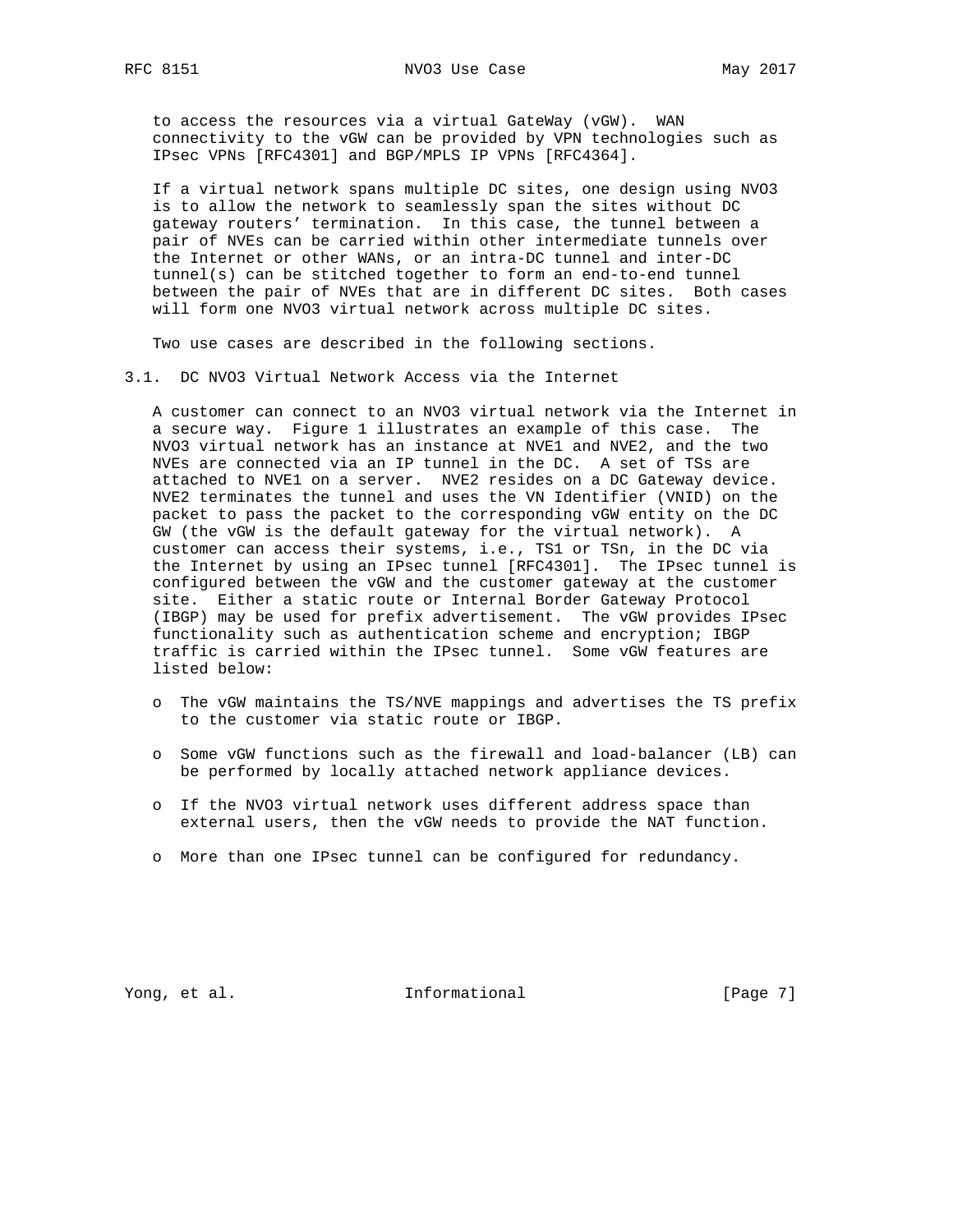- o The vGW can be implemented on a server or VM. In this case, IP tunnels or IPsec tunnels can be used over the DC infrastructure.
- o DC operators need to construct a vGW for each customer.



DC Provider Site

Figure 1: DC Virtual Network Access via the Internet

3.2. DC NVO3 Virtual Network and SP WAN VPN Interconnection

 In this case, an enterprise customer wants to use a Service Provider (SP) WAN VPN [RFC4364] [RFC7432] to interconnect its sites with an NVO3 virtual network in a DC site. The SP constructs a VPN for the enterprise customer. Each enterprise site peers with an SP PE. The DC provider and VPN SP can build an NVO3 virtual network and a WAN VPN independently, and then interconnect them via a local link or a tunnel between the DC GW and WAN PE devices. The control plane interconnection options between the DC and WAN are described in [RFC4364]. Using the option "a" specified in [RFC4364] with VRF-LITE [VRF-LITE], both ASBRs, i.e., DC GW and SP PE, maintain a routing/forwarding table (VRF). Using the option "b" specified in [RFC4364], the DC ASBR and SP ASBR do not maintain the VRF table; they only maintain the NVO3 virtual network and VPN identifier mappings, i.e., label mapping, and swap the label on the packets in the forwarding process. Both option "a" and option "b" allow the se of NVO3 VNs and VPNs using their own identifiers, and two identifiers are mapped at the DC GW. With the option "c" in [RFC4364], the VN

Yong, et al. The Informational The Informational [Page 8]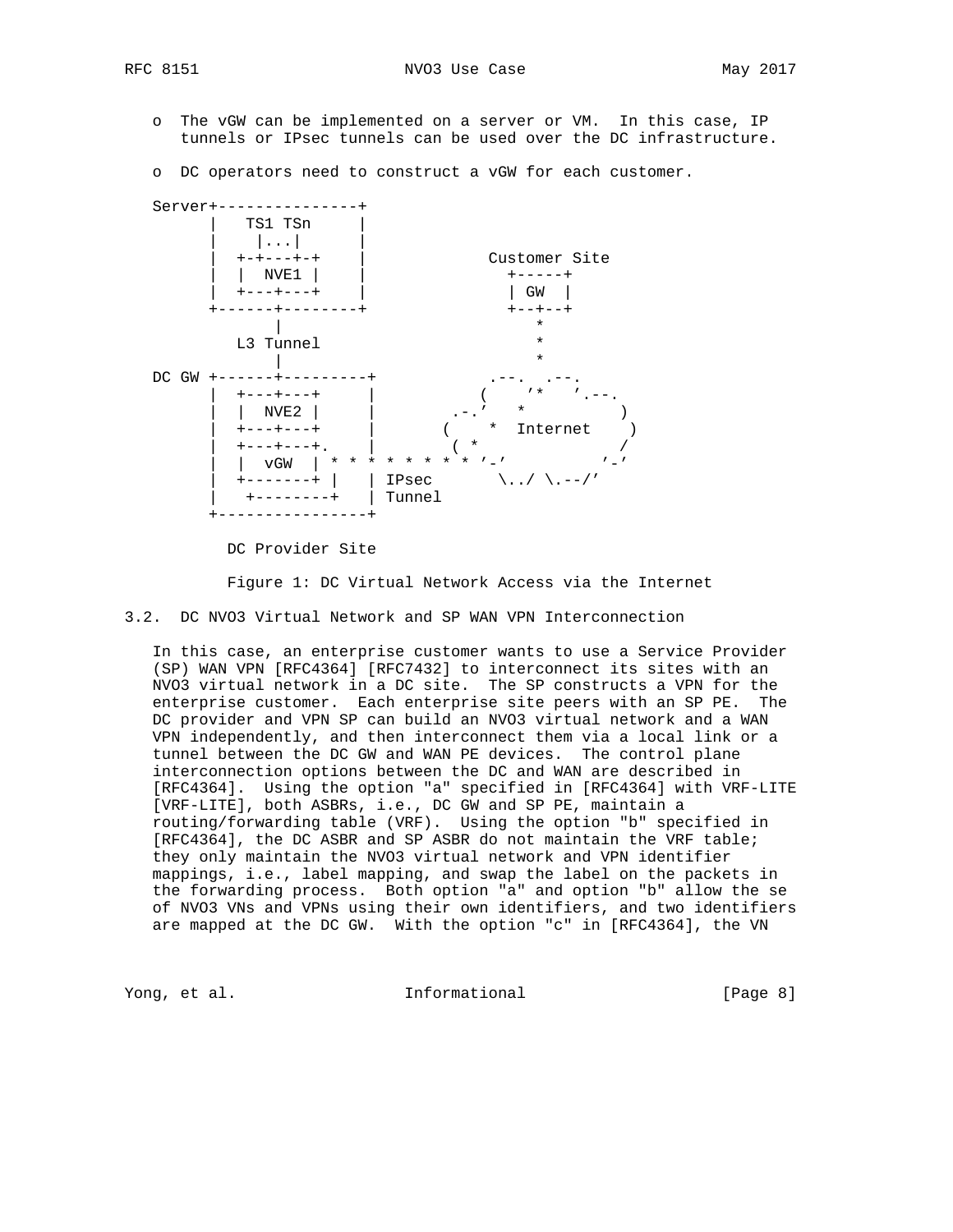and VPN use the same identifier and both ASBRs perform the tunnel stitching, i.e., tunnel segment mapping. Each option has pros and cons [RFC4364] and has been deployed in SP networks depending on the application requirements. BGP is used in these options for route distribution between DCs and SP WANs. Note that if the DC is the SP's DC, the DC GW and SP PE can be merged into one device that performs the interworking of the VN and VPN within an Autonomous System.

 These solutions allow the enterprise networks to communicate with the tenant systems attached to the NVO3 virtual network in the DC without interfering with the DC provider's underlying physical networks and other NVO3 virtual networks in the DC. The enterprise can use its own address space in the NVO3 virtual network. The DC provider can manage which VM and storage elements attach to the NVO3 virtual network. The enterprise customer manages which applications run on the VMs without knowing the location of the VMs in the DC. (See Section 4 for more information.)

 Furthermore, in this use case, the DC operator can move the VMs assigned to the enterprise from one sever to another in the DC without the enterprise customer being aware, i.e., with no impact on the enterprise's "live" applications. Such advanced technologies bring DC providers great benefits in offering cloud services, but add some requirements for NVO3 [RFC7364] as well.

4. DC Applications Using NVO3

 NVO3 technology provides DC operators with the flexibility in designing and deploying different applications in an end-to-end virtualization overlay environment. The operators no longer need to worry about the constraints of the DC physical network configuration when creating VMs and configuring a network to connect them. A DC provider may use NVO3 in various ways, in conjunction with other physical networks and/or virtual networks in the DC. This section highlights some use cases for this goal.

### 4.1. Supporting Multiple Technologies

 Servers deployed in a large DC are often installed at different times, and they may have different capabilities/features. Some servers may be virtualized, while others may not; some may be equipped with virtual switches, while others may not. For the servers equipped with Hypervisor-based virtual switches, some may support a standardized NVO3 encapsulation, some may not support any encapsulation, and some may support a documented encapsulation protocol (e.g., Virtual eXtensible Local Area Network (VXLAN) [RFC7348] and Network Virtualization using Generic Routing

Yong, et al. The Informational The Informational [Page 9]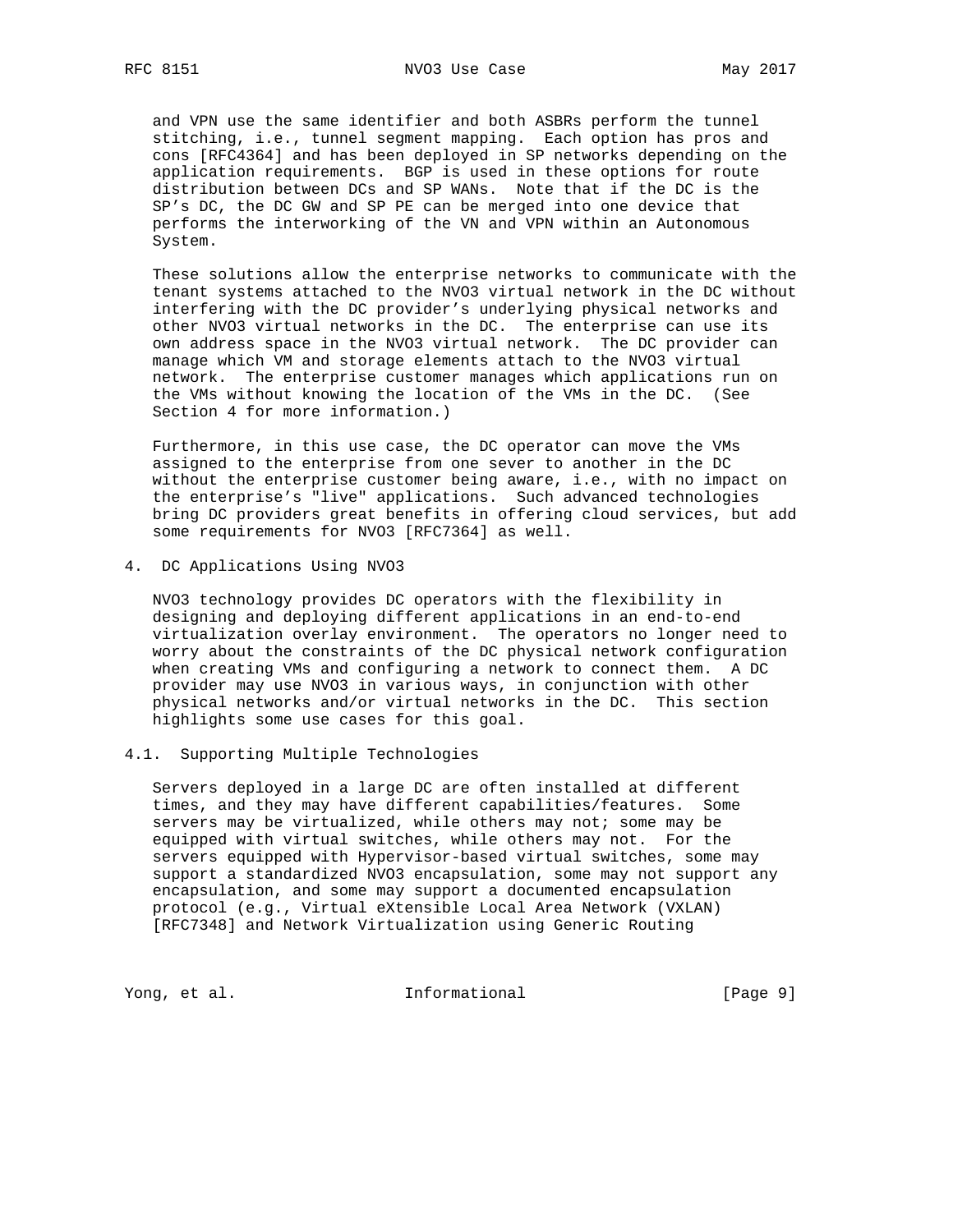Encapsulation (NVGRE) [RFC7637]) or proprietary encapsulations. To construct a tenant network among these servers and the Top-of-Rack (ToR) switches, operators can construct one traditional VLAN network and two virtual networks where one uses VXLAN encapsulation and the other uses NVGRE, and interconnect these three networks via a gateway or virtual GW. The GW performs packet encapsulation/decapsulation translation between the networks.

 Another case is that some software of a tenant has high CPU and memory consumption, which only makes sense to run on standalone servers; other software of the tenant may be good to run on VMs. However, provider DC infrastructure is configured to use NVO3 to connect VMs and VLANs [IEEE802.1Q] to physical servers. The tenant network requires interworking between NVO3 and traditional VLAN.

#### 4.2. DC Applications Spanning Multiple Physical Zones

 A DC can be partitioned into multiple physical zones, with each zone having different access permissions and running different applications. For example, a three-tier zone design has a front zone (Web tier) with Web applications, a mid zone (application tier) where service applications such as credit payment or ticket booking run, and a back zone (database tier) with Data. External users are only able to communicate with the Web application in the front zone; the back zone can only receive traffic from the application zone. In this case, communications between the zones must pass through one or more security functions in a physical DMZ zone. Each zone can be implemented by one NVO3 virtual network and the security functions in DMZ zone can be used to between two NVO3 virtual networks, i.e., two zones. If network functions (NFs), especially the security functions in the physical DMZ, can't process encapsulated NVO3 traffic, the NVO3 tunnels have to be terminated for the NF to perform its processing on the application traffic.

#### 4.3. Virtual Data Center (vDC)

 An enterprise DC may deploy routers, switches, and network appliance devices to construct its internal network, DMZ, and external network access; it may have many servers and storage running various applications. With NVO3 technology, a DC provider can construct a vDC over its physical DC infrastructure and offer a vDC service to enterprise customers. A vDC at the DC provider site provides the same capability as the physical DC at a customer site. A customer manages its own applications running in its vDC. A DC provider can further offer different network service functions to the customer. The network service functions may include a firewall, DNS, LB, gateway, etc.

Yong, et al. The Informational [Page 10]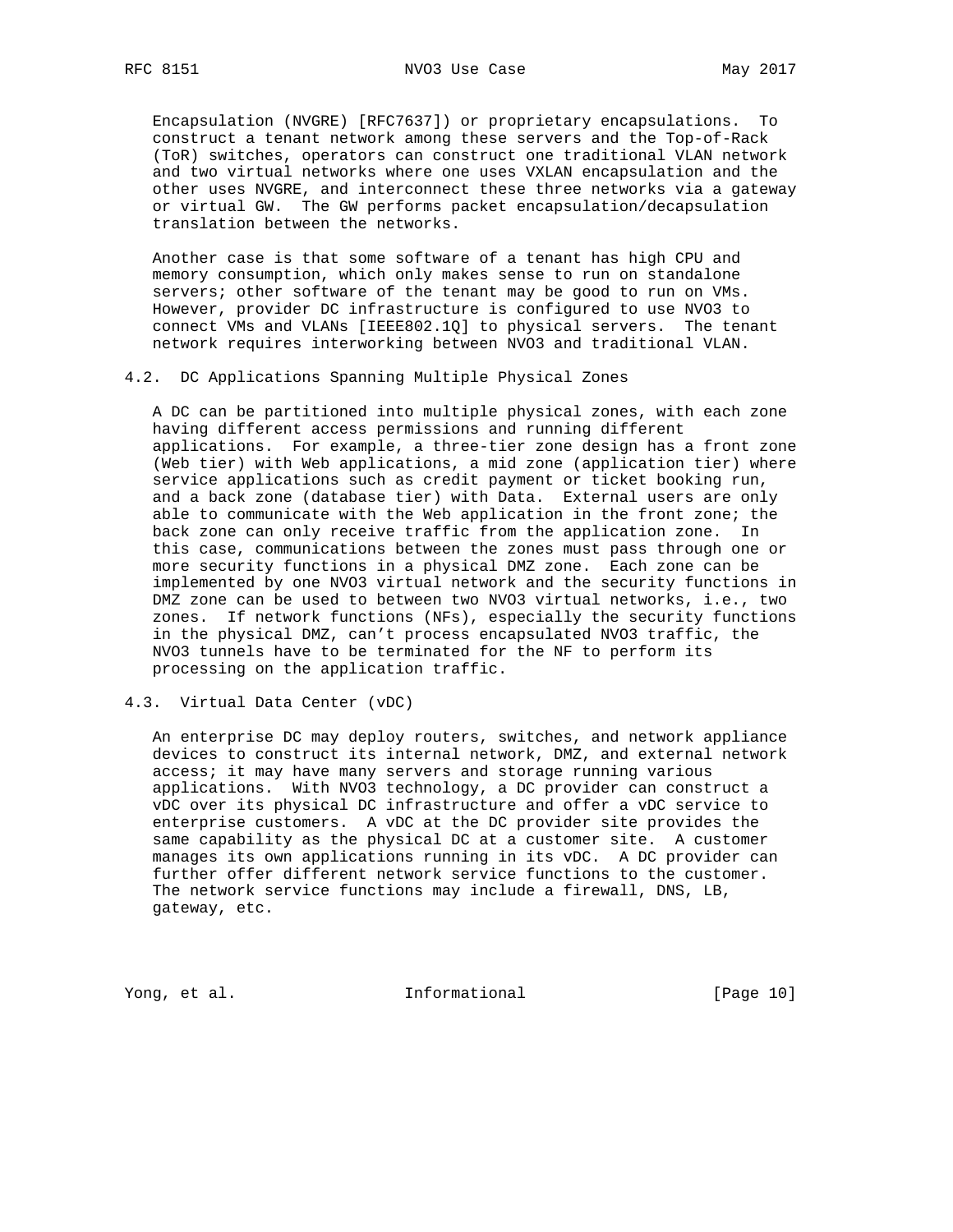Figure 2 illustrates one such scenario at the service-abstraction level. In this example, the vDC contains several L2 VNs (L2VNx, L2VNy, L2VNz) to group the tenant systems together on a per application basis, and one L3 VN (L3VNa) for the internal routing. A network firewall and gateway runs on a VM or server that connects to L3VNa and is used for inbound and outbound traffic processing. An LB is used in L2VNx. A VPN is also built between the gateway and enterprise router. An Enterprise customer runs Web/Mail/Voice applications on VMs within the vDC. The users at the Enterprise site access the applications running in the vDC via the VPN; Internet users access these applications via the gateway/firewall at the DC provider site.



DC Provider Site

Figure 2: Virtual Data Center Abstraction View

 The enterprise customer decides which applications should be accessible only via the intranet and which should be assessable via both the intranet and Internet, and it configures the proper security policy and gateway function at the firewall/gateway. Furthermore, an enterprise customer may want multi-zones in a vDC (see Section 4.2) for the security and/or the ability to set different QoS levels for the different applications.

Yong, et al. The Informational The Informational [Page 11]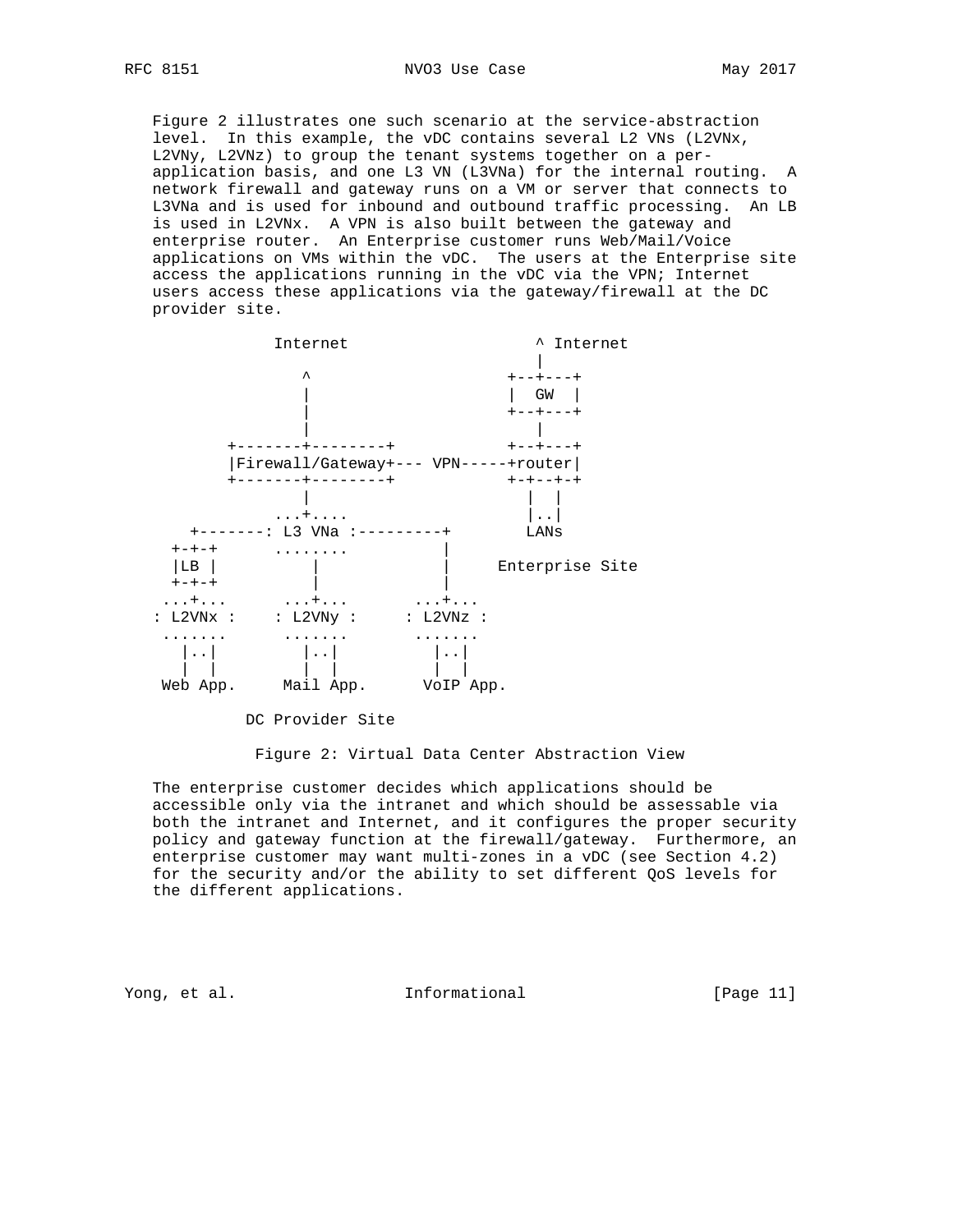The vDC use case requires an NVO3 solution to provide DC operators with an easy and quick way to create an NVO3 virtual network and NVEs for any vDC design, to allocate TSs and assign TSs to the corresponding NVO3 virtual network and to illustrate vDC topology and manage/configure individual elements in the vDC in a secure way.

#### 5. Summary

 This document describes some general NVO3 use cases in DCs. The combination of these cases will give operators the flexibility and capability to design more sophisticated support for various cloud applications.

 DC services may vary, NVO3 virtual networks make it possible to scale a large number of virtual networks in a DC and ensure the network infrastructure not impacted by the number of VMs and dynamic workload changes in a DC.

 NVO3 uses tunnel techniques to deliver NVO3 traffic over DC physical infrastructure network. A tunnel encapsulation protocol is necessary. An NVO3 tunnel may, in turn, be tunneled over other intermediate tunnels over the Internet or other WANs.

 An NVO3 virtual network in a DC may be accessed by external users in a secure way. Many existing technologies can help achieve this.

6. Security Considerations

 Security is a concern. DC operators need to provide a tenant with a secured virtual network, which means one tenant's traffic is isolated from other tenants' traffic and is not leaked to the underlay networks. Tenants are vulnerable to observation and data modification/injection by the operator of the underlay and should only use operators they trust. DC operators also need to prevent a tenant application attacking their underlay DC networks; further, they need to protect a tenant application attacking another tenant application via the DC infrastructure network. For example, a tenant application attempts to generate a large volume of traffic to overload the DC's underlying network. This can be done by limiting the bandwidth of such communications.

7. IANA Considerations

This document does not require any IANA actions.

Yong, et al. The Informational [Page 12]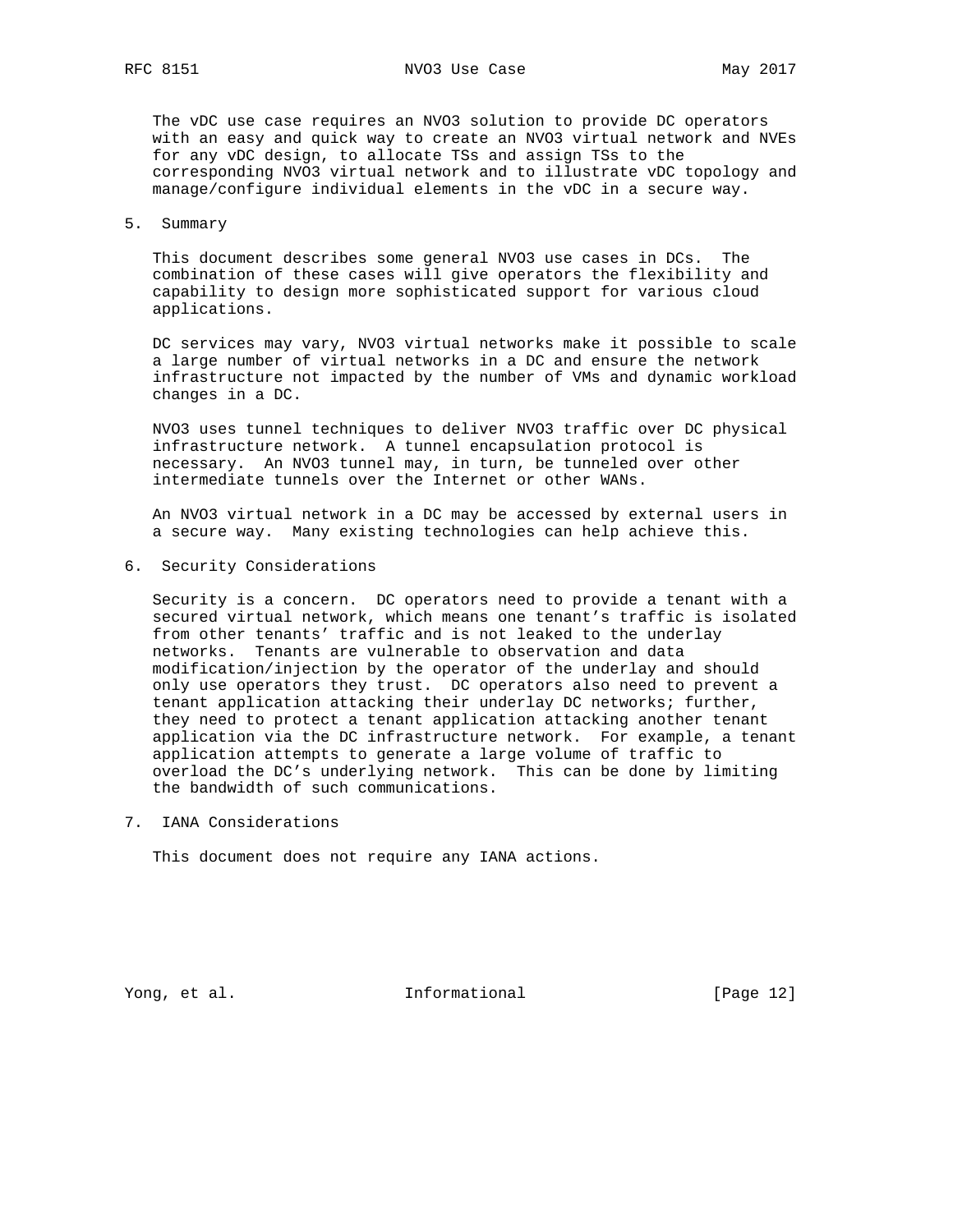- 8. Informative References
	- [IEEE802.1Q] IEEE, "IEEE Standard for Local and metropolitan area networks -- Media Access Control (MAC) Bridges and Virtual Bridged Local Area Networks", IEEE Std 802.1Q-2011, DOI 10.1109/IEEESTD.2011.6009146.
	- [NVO3MCAST] Ghanwani, A., Dunbar, L., McBride, M., Bannai, V., and R. Krishnan, "A Framework for Multicast in Network Virtualization Overlays", Work in Progress, draft-ietf-nvo3-mcast-framework-07, May 2016.
	- [RFC1035] Mockapetris, P., "Domain names implementation and specification", STD 13, RFC 1035, DOI 10.17487/RFC1035, November 1987, <http://www.rfc-editor.org/info/rfc1035>.
	- [RFC3022] Srisuresh, P. and K. Egevang, "Traditional IP Network Address Translator (Traditional NAT)", RFC 3022, DOI 10.17487/RFC3022, January 2001, <http://www.rfc-editor.org/info/rfc3022>.
	- [RFC4301] Kent, S. and K. Seo, "Security Architecture for the Internet Protocol", RFC 4301, DOI 10.17487/RFC4301, December 2005, <http://www.rfc-editor.org/info/rfc4301>.
	- [RFC4364] Rosen, E. and Y. Rekhter, "BGP/MPLS IP Virtual Private Networks (VPNs)", RFC 4364, DOI 10.17487/RFC4364, February 2006, <http://www.rfc-editor.org/info/rfc4364>.
	- [RFC7348] Mahalingam, M., Dutt, D., Duda, K., Agarwal, P., Kreeger, L., Sridhar, T., Bursell, M., and C. Wright, "Virtual eXtensible Local Area Network (VXLAN): A Framework for Overlaying Virtualized Layer 2 Networks over Layer 3 Networks", RFC 7348, DOI 10.17487/RFC7348, August 2014, <http://www.rfc-editor.org/info/rfc7348>.
	- [RFC7364] Narten, T., Ed., Gray, E., Ed., Black, D., Fang, L., Kreeger, L., and M. Napierala, "Problem Statement: Overlays for Network Virtualization", RFC 7364, DOI 10.17487/RFC7364, October 2014, <http://www.rfc-editor.org/info/rfc7364>.

Yong, et al. Thermational [Page 13]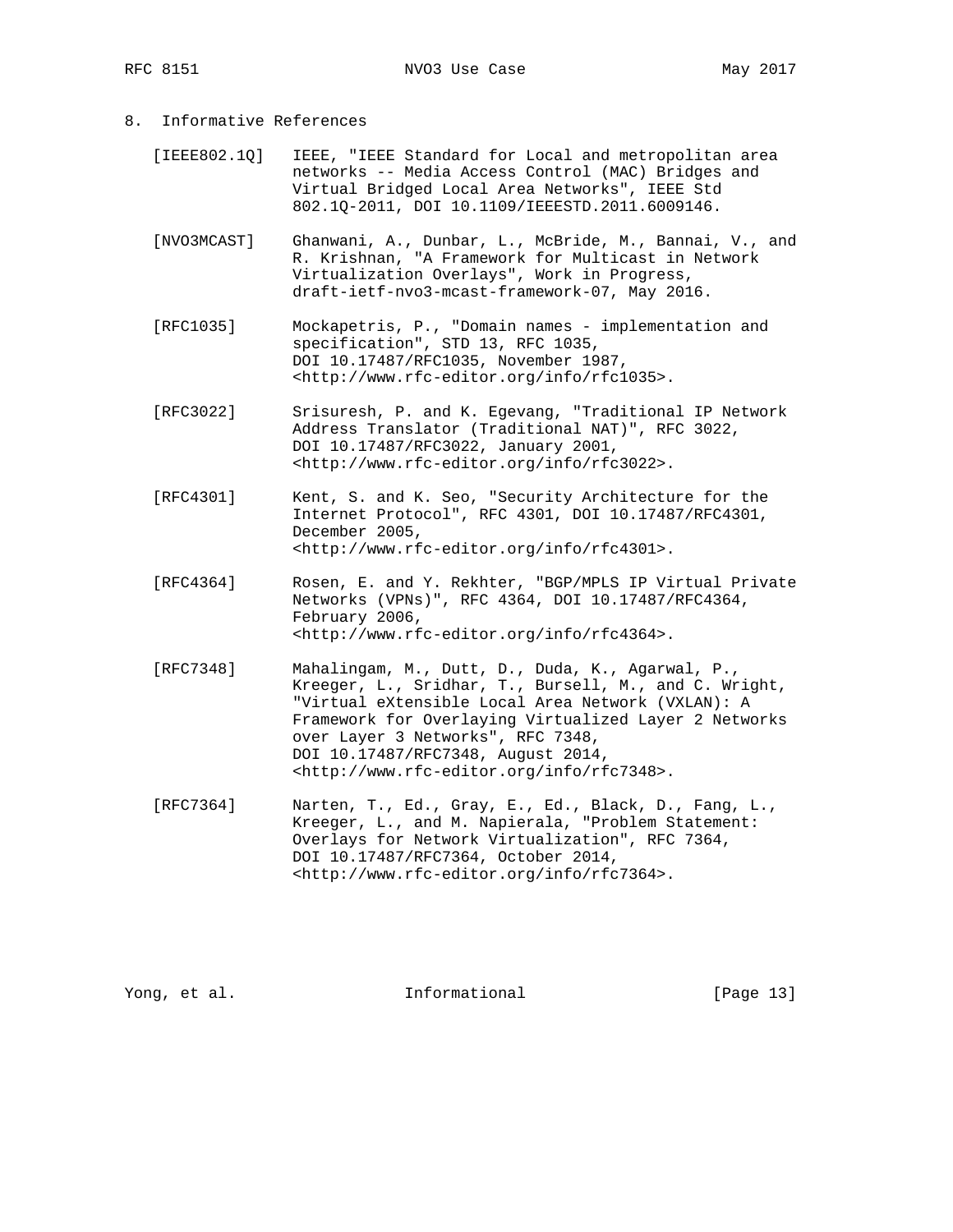- [RFC7365] Lasserre, M., Balus, F., Morin, T., Bitar, N., and Y. Rekhter, "Framework for Data Center (DC) Network Virtualization", RFC 7365, DOI 10.17487/RFC7365, October 2014, <http://www.rfc-editor.org/info/rfc7365>.
- [RFC7432] Sajassi, A., Ed., Aggarwal, R., Bitar, N., Isaac, A., Uttaro, J., Drake, J., and W. Henderickx, "BGP MPLS- Based Ethernet VPN", RFC 7432, DOI 10.17487/RFC7432, February 2015, <http://www.rfc-editor.org/info/rfc7432>.
- [RFC7637] Garg, P., Ed., and Y. Wang, Ed., "NVGRE: Network Virtualization Using Generic Routing Encapsulation", RFC 7637, DOI 10.17487/RFC7637, September 2015, <http://www.rfc-editor.org/info/rfc7637>.
- [RFC8014] Black, D., Hudson, J., Kreeger, L., Lasserre, M., and T. Narten, "An Architecture for Data-Center Network Virtualization over Layer 3 (NVO3)", RFC 8014, DOI 10.17487/RFC8014, December 2016, <http://www.rfc-editor.org/info/rfc8014>.
- [VRF-LITE] Cisco, "Configuring VRF-lite", <http://www.cisco.com/c/en/us/td/docs/switches/lan/ catalyst4500/12-2/31sg/configuration/guide/conf/ vrf.pdf>.

## Acknowledgements

 The authors would like to thank Sue Hares, Young Lee, David Black, Pedro Marques, Mike McBride, David McDysan, Randy Bush, Uma Chunduri, Eric Gray, David Allan, Joe Touch, Olufemi Komolafe, Matthew Bocci, and Alia Atlas for the reviews, comments, and suggestions.

Yong, et al.  $\qquad \qquad$  Informational [Page 14]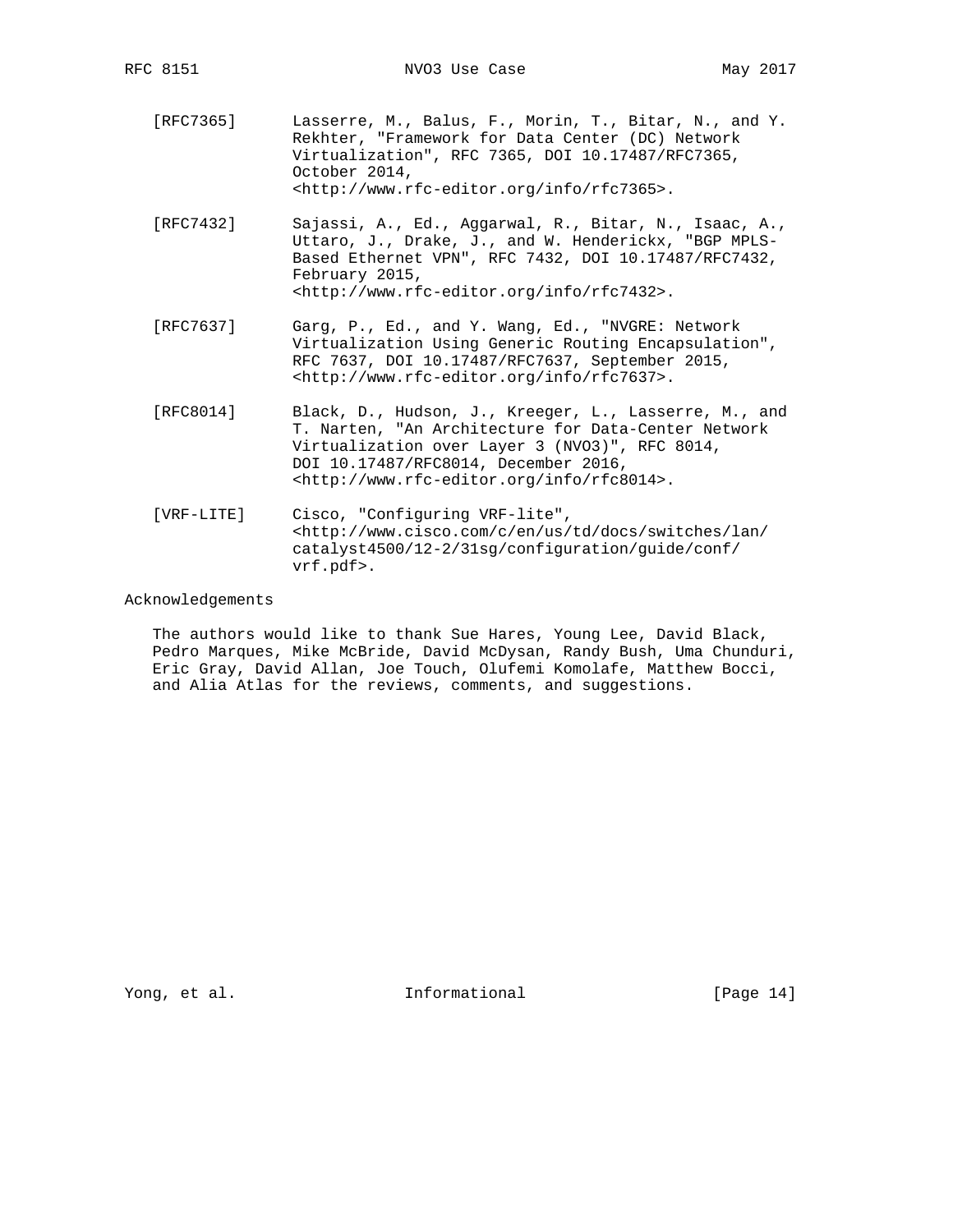Contributors

 David Black Dell EMC 176 South Street Hopkinton, MA 01748 United States of America

Email: David.Black@dell.com

 Vinay Bannai PayPal 2211 N. First Street San Jose, CA 95131 United States of America

 Phone: +1-408-967-7784 Email: vbannai@paypal.com

 Ram Krishnan Brocade Communications San Jose, CA 95134 United States of America

 Phone: +1-408-406-7890 Email: ramk@brocade.com

 Kieran Milne Juniper Networks 1133 Innovation Way Sunnyvale, CA 94089 United States of America

 Phone: +1-408-745-2000 Email: kmilne@juniper.net

Yong, et al. The Informational The IPage 15]